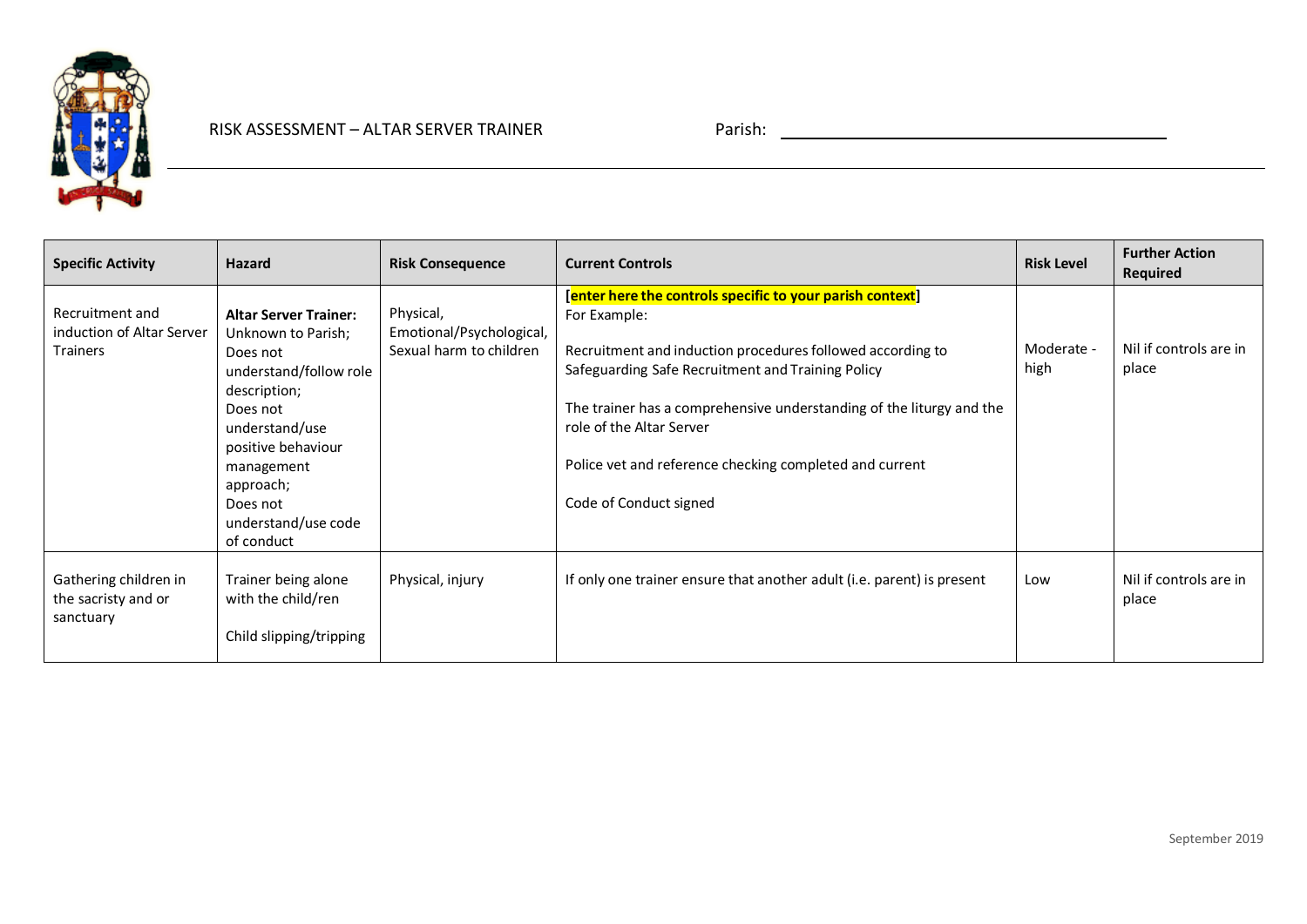| <b>Specific Activity</b>                | <b>Hazard</b>                                                                                                                                          | <b>Risk Consequence</b>                                          | <b>Current Controls</b>                                                                                                                                                                                                                                                                                                                       | <b>Risk Level</b> | <b>Further Action</b><br><b>Required</b>                                                   |
|-----------------------------------------|--------------------------------------------------------------------------------------------------------------------------------------------------------|------------------------------------------------------------------|-----------------------------------------------------------------------------------------------------------------------------------------------------------------------------------------------------------------------------------------------------------------------------------------------------------------------------------------------|-------------------|--------------------------------------------------------------------------------------------|
| <b>Altar Server Training</b><br>session | Non-compliant<br>behaviour in child/ren<br>Perception of<br>inappropriate touching<br>while assisting children<br>in donning the alb and<br>tying sash | Physical,<br>Emotional/Psychological,<br>Sexual harm to children | Two adult rule is in place<br>Established group rules<br>Request that children don the alb themselves asking for assistance<br>only if required<br>Use of positive behaviour specific feedback (e.g. good listening)                                                                                                                          | Low               | Trainer to<br>understand the<br>specific needs of<br>specific children<br>within the group |
| Impact of physical<br>environment       | Carrying of the<br>processional cross<br>Use of lit candles                                                                                            | Physical injury<br>Physical injury<br>Fire                       | Ensure that child is strong enough with appropriate motor skills to<br>carry the cross<br>Candles should be held within a safe stable container e.g. glass<br>container<br>No flammable items in close proximity<br>Use long tapers<br>Lighting of candles to be well supervised by an adult<br>Ensure candles are properly snuffed after use | Low               | Nil if controls are in<br>place                                                            |
|                                         | Electrical equipment<br>including power points<br>and cords<br>Training environment<br>either overly hot or<br>cold                                    | Physical injury<br>Physical injury                               | Residual current devices should be fitted to power supply of building<br>Annual checking of electrical equipment including cords<br>Ensure trainees and trainer are well hydrated and suitable clothed for<br>conditions. Ensure space is well ventilated. Use fans/heaters as<br>necessary to modify conditions                              |                   |                                                                                            |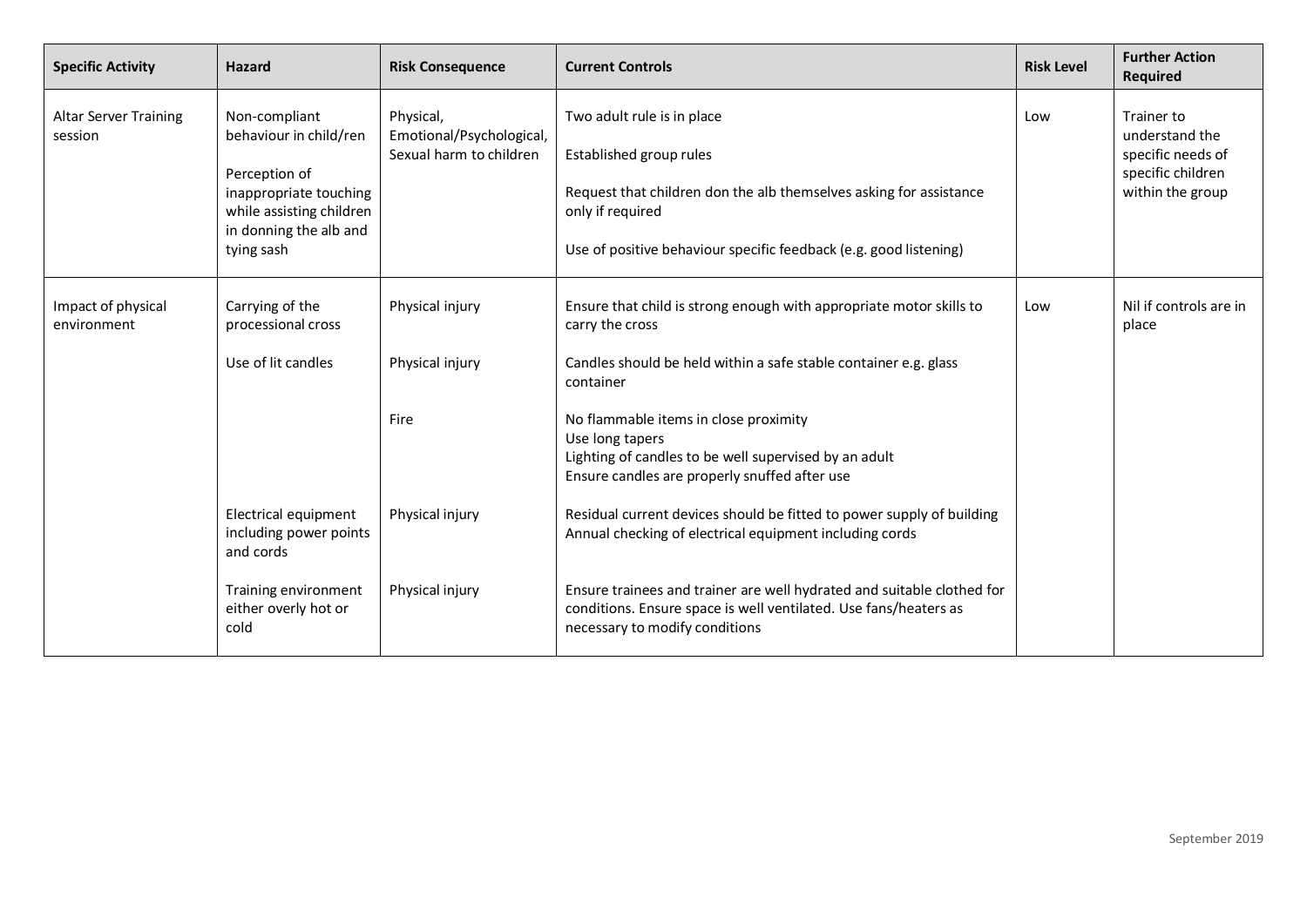|       | Potential Covid-19 exposure Spread of Covid-19 Corona | Either when in level 2 or Red or Orange of the Covid 19 protection framework   |
|-------|-------------------------------------------------------|--------------------------------------------------------------------------------|
| event | virus                                                 | and we are gathering for masses and liturgical events it is important we       |
|       |                                                       | continue to minimise the spread of Covid-19. The following measures apply.     |
|       |                                                       | Attendance roll completed                                                      |
|       |                                                       | Face coverings to be always worn                                               |
|       |                                                       | Social distancing 1 metre apart                                                |
|       |                                                       | Strict hygiene methods to be adhered to this includes hand washing             |
|       |                                                       | and or hand sanitisation                                                       |
|       |                                                       | As per NZCBC letter as a front facing ministry proof of a Covid-19 vaccination |
|       |                                                       | will be required                                                               |
|       |                                                       |                                                                                |